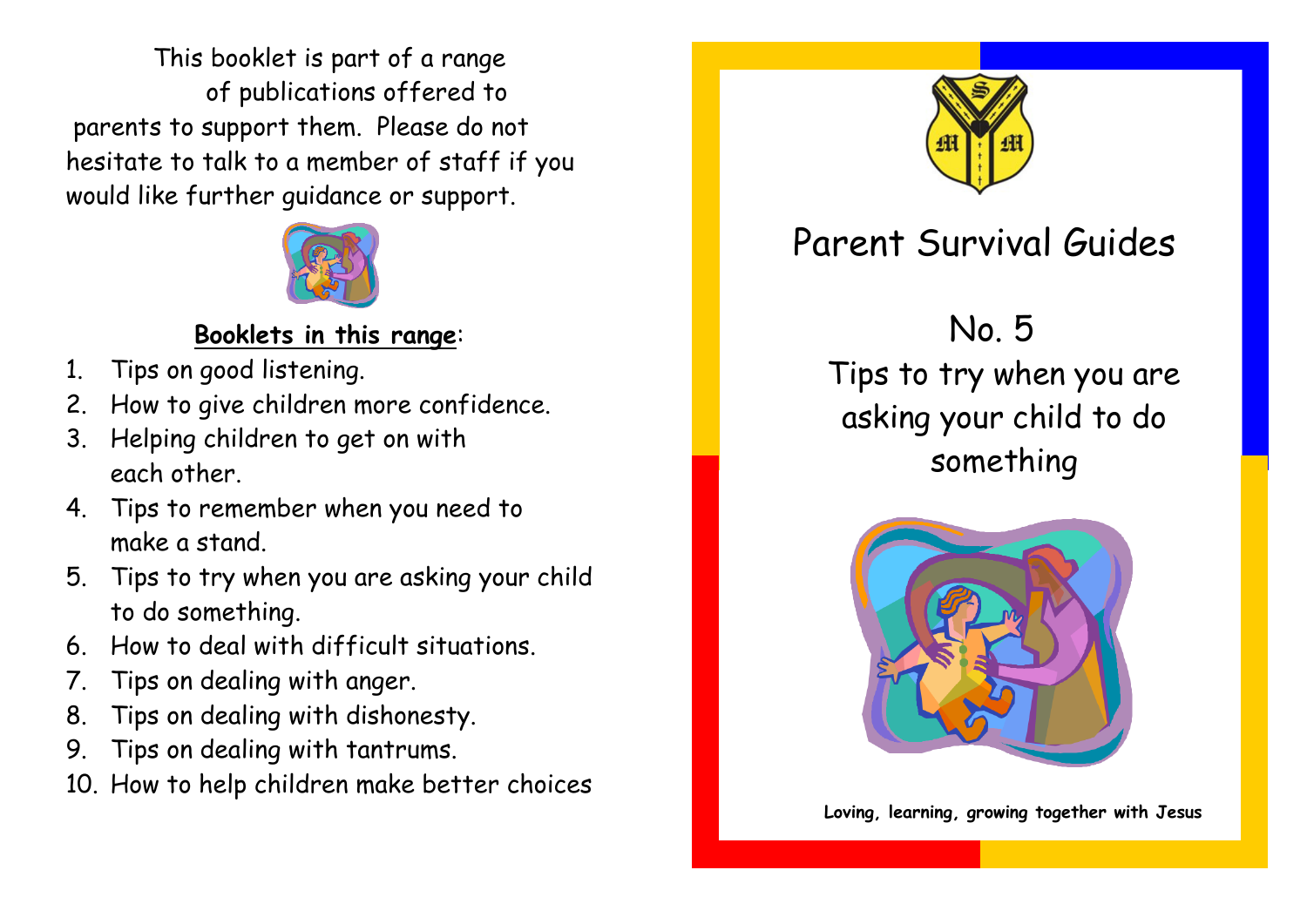

This way you get their attention before you speak.



Wait until the child is looking at you before you speak.



Jimmy, Jimmy Look at me Jimmy



Keep the focus on what you asked the child to do.

Ignore all of the following Huffing Sulking Butting in Answering back Arguing





Use the "Maybe" word to show you have heard their point of view and

explain yours

Maybe you do want to watch the football but if we don't go now, the shop will be shut.





Show that you expect it will be done and there is no room for argument.

Anna, can you tidy up those books for me? Thanks





6 Offer choices you are happy with and which help children feel they

have some say.

You need to tidy your toys now. Shall I help you or can you do it by